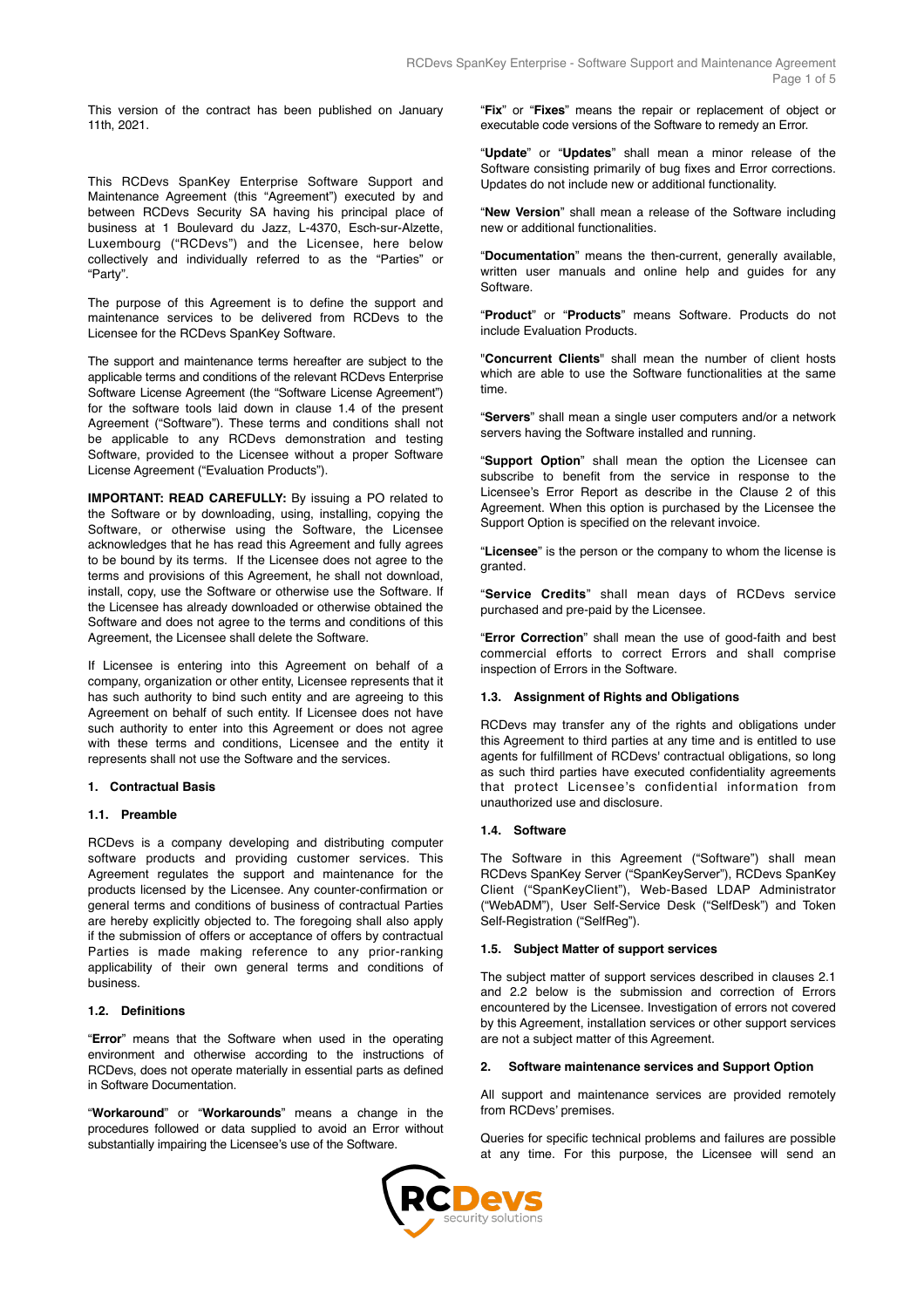electronic message indicating the exact problem description and a classification in the following priority and error levels.

## **2.1. Software Maintenance**

- **Fixes, Updates and New Version**. RCDevs shall provide the Licensee with access to RCDevs' online resources, offering the Licensee the ability on a 24x7 basis (24 hours a day, seven days a week) to download Documentation, patches and bug fixes. RCDevs' on-line Web resources are currently hosted at the following Web address: [http://](http://www.rcdevs.com/members) [www.rcdevs.com/.](http://www.rcdevs.com/members)
- **Error submissions**. If the Licensee encounters an Error in the Software, he can submit this Error to RCDevs by sending an e-mail to [support@rcdevs.com](mailto:support@rcdevs.com), describing the problem encountered.
- **How to report an Error.** Errors shall be reported by the Licensee's contact person by e-mail including the following information ("Error Report"):
- Description of the Error, expected behaviors and description of the configuration and steps taken to reproduce the Error;
- Product, version number and operating system used;
- Customer ID, Company, Contact Person, mail address, email address, telephone number;
- Licensee's opinion on the level and/or severity of the Error.
- Before the Error Report is sent to RCDevs, the Licensee shall:
	- ‣ Check that the Error has not previously been reported;
	- ‣ Verify that a proper Agreement is in place for the affected RCDevs Software; and
	- ‣ Use all best efforts to verify that the Error can be reproduced.
- If the Error concerns RCDevs "WebADM" software or any other RCDevs software related to "WebADM" the Licensee should generate an electronic support ticket file from the "WebADM" customer support ticket system, and provide it as part of the support request.

# **2.2. Support Option**

When purchasing the support and software maintenance of the Software, the Licensee can subscribe to the RCDevs Support Option. If the licensee subscribed to the Support Option, RCDevs shall proceed to Error Correction as specified in this **Agreement** 

If the Licensee did not subscribe to the RCDevs Support Option, RCDevs has no obligation to investigate and fix the issue reported by the Licensee.

- Error classifications
	- Level A Error (system does not work): means an Error, which (i) renders the Software inoperative; or (ii) substantially degrades performance; or (iii) causes any major feature to be unavailable or substantially impaired; or (iv) causes a complete failure of the Software. Level A

Error will prohibit the Licensee from using complete Software or its main functions.

- Level B Error (system works with limited functions): means an Error, which degrades the performance of the Software or restricts the Licensee's use of the Software. Level B Error will prohibit the Licensee from using one or more of the functionalities of the Software that cannot be considered as main functionalities, or other problems having moderate impact on Software.
- Level C Error (system basically working with errors/ problems with specific functions): means an Error, which causes only a minor impact on the use of the Software. Level C Errors will be minor, not belonging to Level A or Level B.
- If the Licensee subscribed to the RCDevs Support Option and the Licensee submitted an Error as specified in the Clause 2.1 of this Agreement, RCDevs ensures the following response times via e-mail:
	- Level A: Response within the next working day (Monday – Friday, 9 a.m. until 5 p.m. Luxembourg local time excluding Luxembourg public holidays). RCDevs shall allocate resources to work continuously during normal office hours to solve the problem as soon as possible and provide a Fix for the Error. If the Error can be circumvented by a Workaround, this will be communicated to the Licensee, and the Error will be re-classified accordingly.
	- Level B: Response within the working day after next (Monday – Friday, 9 a.m. until 5 p.m. Luxembourg local time excluding Luxembourg public holidays). RCDevs shall exercise commercially reasonable efforts to provide a Fix for the Error.
	- Level C: Response within the next five days (Monday Friday, 9 a.m. until 5 p.m. Luxembourg local time excluding Luxembourg public holidays). RCDevs may include the Update or Fix for the Error in the next Update or New Version of Software.

Exclusively applicable is the local time at the seat of RCDevs. Exclusively applicable regarding holidays are the legal holidays at the seat of RCDevs.

RCDevs may supply solutions for reported Errors either in the form of a Workaround, a Fix, an Update or a New Version of the Software, whichever is necessary.

If RCDevs believes that a problem reported by the Licensee is not due to an Error in the Software, RCDevs will so notify the Licensee. At that time, the Licensee may (i) instruct RCDevs to proceed with problem determination at his possible expense as set forth below or (ii) instruct RCDevs that he does not wish the problem pursued at his possible expense. If the Licensee requests that RCDevs proceed with problem determination at his possible expense and RCDevs determines that the error was not due to an Error in the Software, the Licensee shall pay RCDevs, at RCDevs' then-current extra-consulting rates or by Service Credits if any, for all work performed in connection with such determination, plus reasonable related expenses incurred therewith. The licensee understands and accepts that if he requests RCDevs to proceed with problem determination, RCDevs can't not estimate in advance the time needed to complete the work.

If RCDevs investigates and discovers that a problem reported by the Licensee is not due to an Error in the Software, RCDevs will

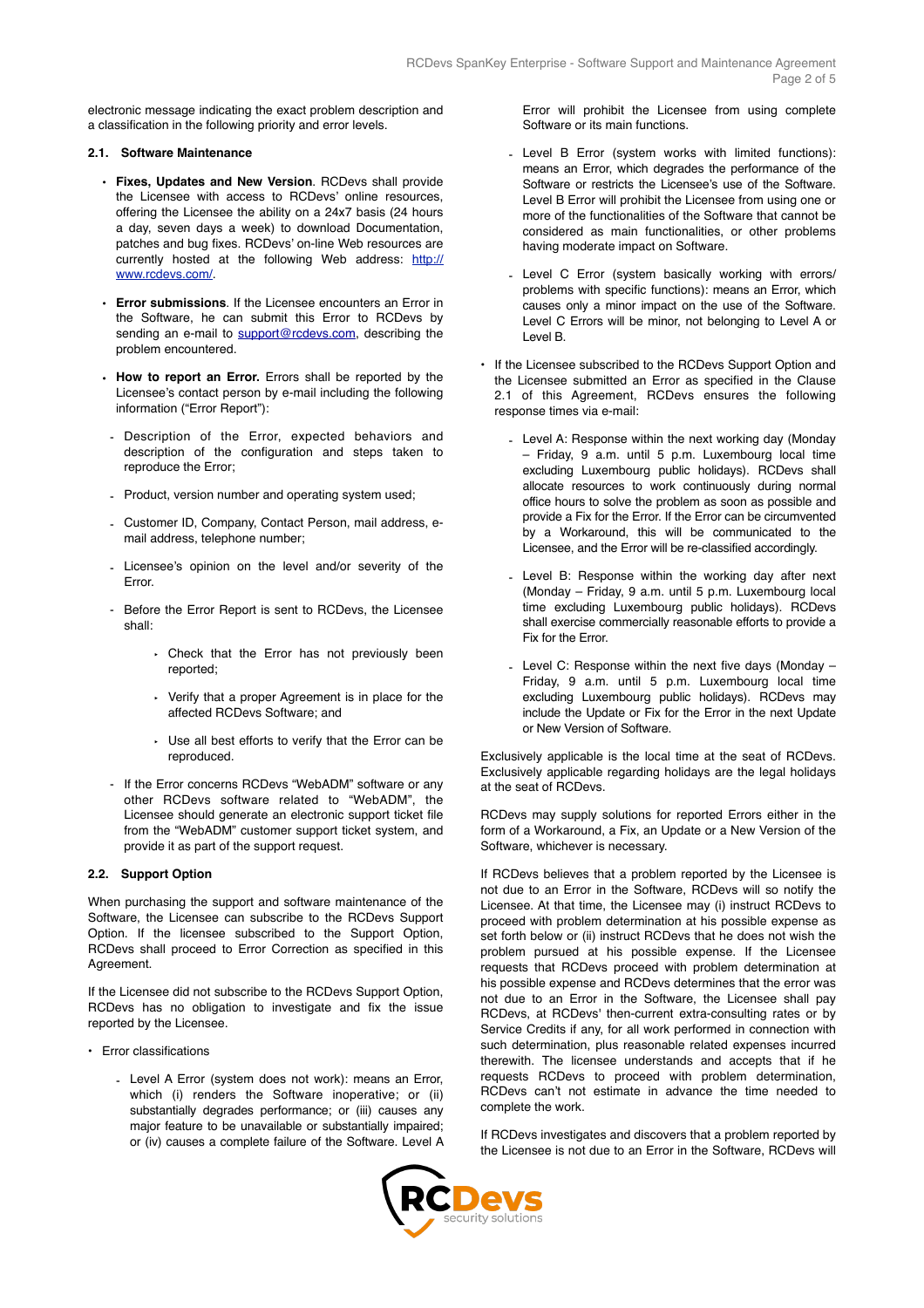so notify the Licensee and the Licensee shall pay, at RCDevs' then-current extra-consulting rates or by Service Credits if any, for all work performed in connection with such determination, plus reasonable related expenses incurred therewith.

RCDevs shall invoice the Licensee at RCDevs' then-current extra-consulting rates, for Software repair, support and maintenance in case the Error is not covered by this Agreement. The Licensee shall pay upon receipt of the invoice by wire transfer or by Service Credits if any.

### **2.3. Content of support and software maintenance services**

RCDevs will provide software support and maintenance services for any previous version of the Software for no longer than twelve (12) months from publication of the version. This time period may be extended by RCDevs at its sole discretion.

The support and maintenance services apply to the Software and any applicable Updates, but not to any new Products of the same product family or other products from RCDevs. The granting of rights of use and the delivery of the relevant license files for all minor, medium and major upgrades shall be limited to the number and type of products, as well as the terms of use thereof, for which this Agreement has been concluded.

When the Licensee subscribes to the Support Option, RCDevs will use best efforts to respond to Error Report but does not provide any guarantied response time nor service availability other than as set forth in Clause 2.2 above.

## **2.4. Number of Servers and Concurrent Clients**

The terms of this Agreement are applicable under the condition that the number of Servers and of Concurrent Clients in use in the Software at any one time does not exceed the number of Maximum Servers and of Maximum Concurrent Clients specified in the relevant invoice for the support and maintenance services ("Invoice").

If the number of Servers and/or Concurrent Clients exceeds the numbers specified in the Invoice, the terms of this Agreement shall become inapplicable until a new invoice is generated according to the new Licensee's requirements, and during this period, RCDevs reserves himself the right not to provide the support and maintenance services.

The Licensee shall notify RCDevs for extending the number of Maximum Servers and/or Maximum Concurrent Clients for the current Agreement and a new invoice shall be generated accordingly and paid by the Licensee.

### **3. Payments**

Any and all support and maintenance services under this Agreement shall be compensated for by means of an annual flat rate. The fees are due for payment annually in advance upon invoicing by RCDevs.

If the support and maintenance services expire or are terminated, and the Licensee subsequently seeks to reinstate support and maintenance services, the Licensee shall pay: (a) the cumulative support and maintenance services fees applicable for the period during which support lapsed; and (b) the annual support fees for the current period; and (c) plus a reinstatement fee equal to 20% of the cumulative support and maintenance services fees applicable for the period during which support lapsed. By paying the fees, the Licensee agrees

to be bound by the terms and conditions of the present **Agreement** 

### **4. Licensee Obligations**

#### **4.1. Documenting Errors**

To guarantee the best level of efficiency, the Licensee shall use good-faith, reasonable efforts to isolate and document Errors to enable RCDevs to fulfill his obligations herein. Once a Service Request has been initiated, The Licensee will be asked to provide necessary Error data which may include but not be limited to, applicable identification number for Software or Hardware, description of Error, any error messages, and any requested support files. Only the compliance with this obligation to cooperate as an essential contractual performance will enable the provision of all support services in a timely and due manner.

### **4.2. Maintaining Product Integrity**

The Licensee will follow RCDevs best practices guidelines as defined in the Documentation, which include maintaining an onsite disaster recovery for each server to enable RCDevs to restore the appliance in accordance with the Licensee's configuration. The Licensee agrees to not install any third party non-certified software without written notification to, and prior authorization by, RCDevs technical support in order to ensure RCDevs's ability to maintain accurate records of the Licensee's existing environment.

### **5. Additional Exclusions**

RCDevs shall have no obligation to maintain or support Software in the following conditions:

- Altered, damaged or modified Software;
- Software problems resulting from inaccurate storage of the Software or problems caused by the Licensee's negligence, abuse or misapplication, insufficient or incorrect maintenance performed by third parties, use of Software for other than intended purposes or other causes beyond the foreseeable control of RCDevs;
- Software installed on any computer hardware and/or software system that is not supported by RCDevs and Software. RCDevs shall not be responsible for server hardware failures and the disturbance caused by external devices or software to the Software;
- Software installations using an amount of Servers and/or Concurrent Clients exceeding the limitations in the Invoice (Maximum Servers and/or Maximum Concurrent Clients).

In addition, support excludes any Error for which a correction is available in a subsequent Software version than that currently operated by the Licensee and which has been made available to the Licensee by RCDevs.

### **6. Warranty**

### **6.1. Services Warranty**

RCDevs warrants during the term of support and maintenance that such support and maintenance services shall be performed in a workmanlike manner consistent with generally accepted industry standards. Notwithstanding anything to the contrary contained herein, RCDevs does not warrant or represent that all Errors can or will be corrected. Disclaimer Of Warranties

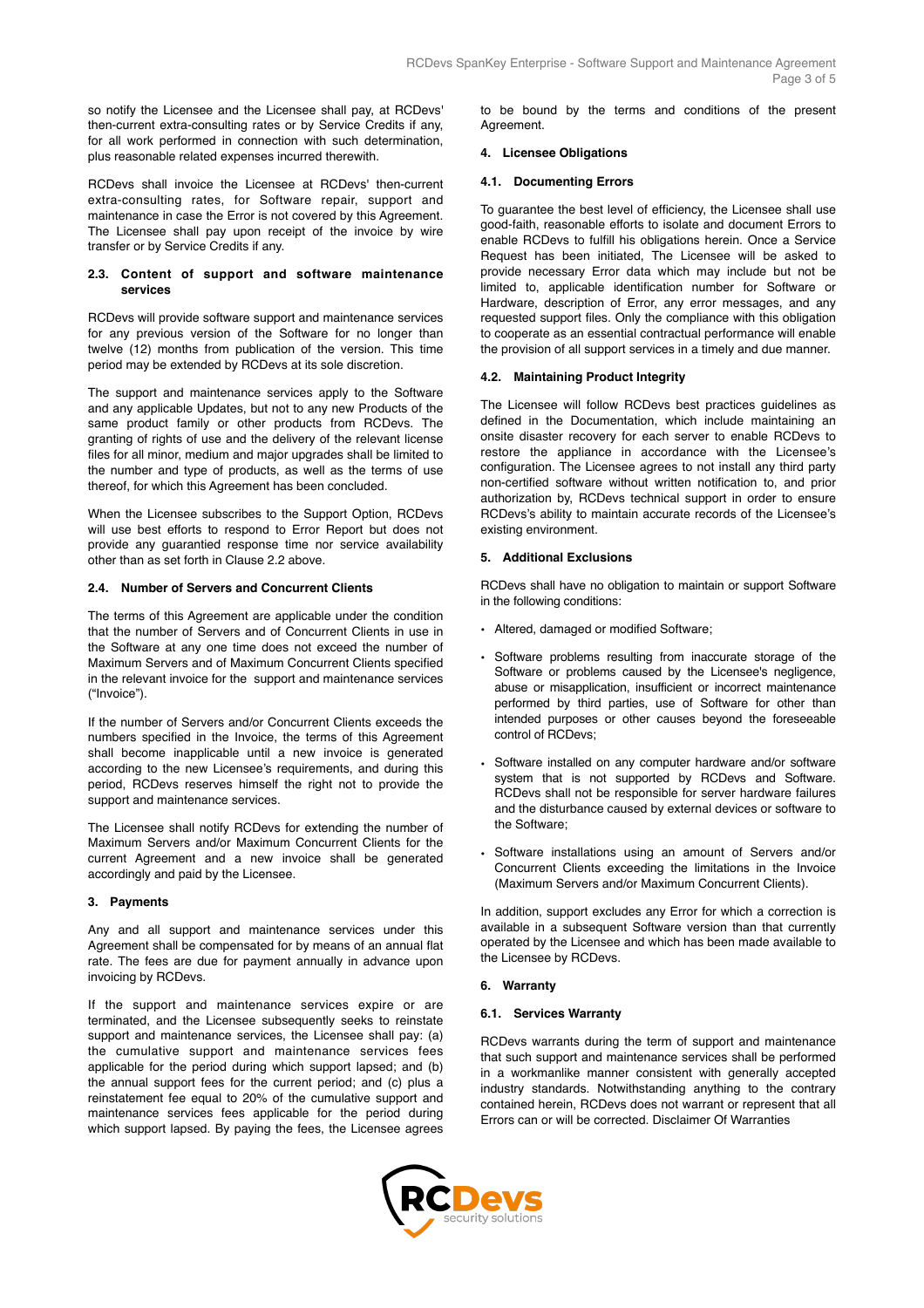EXCEPT AS EXPRESSLY STATED IN THIS WARRANTY SECTION, RCDEVS PROVIDES SUPPORT AND MAINTENANCE SERVICES "AS IS" AND MAKES NO OTHER EXPRESS WARRANTIES, WRITTEN OR ORAL, AND ALL OTHER WARRANTIES ARE SPECIFICALLY EXCLUDED, INCLUDING BUT NOT LIMITED TO THE IMPLIED WARRANTY OF MERCHANTABILITY, FITNESS FOR A PARTICULAR PURPOSE OR NON-INFRINGEMENT, AND ANY WARRANTY ARISING BY STATUTE, OPERATION OF LAW, COURSE OF DEALING OR PERFORMANCE, OR USAGE OF TRADE.

## **6.2. Disclaimer of Warranties**

EXCEPT AS EXPRESSLY STATED IN THIS WARRANTY SECTION, RCDEVS PROVIDES SUPPORT AND MAINTENANCE SERVICES "AS IS" AND MAKES NO OTHER EXPRESS WARRANTIES, WRITTEN OR ORAL, AND ALL OTHER WARRANTIES ARE SPECIFICALLY EXCLUDED, INCLUDING BUT NOT LIMITED TO THE IMPLIED WARRANTY OF MERCHANTABILITY, FITNESS FOR A PARTICULAR PURPOSE OR NON-INFRINGEMENT, AND ANY WARRANTY ARISING BY STATUTE, OPERATION OF LAW, COURSE OF DEALING OR PERFORMANCE, OR USAGE OF TRADE.

## **6.3. LIMITATION OF LIABILITY**

EACH PARTY AND ITS THIRD PARTY SUPPLIERS SHALL NOT BE LIABLE FOR ANY DIRECT, INDIRECT, INCIDENTAL, SPECIAL OR CONSEQUENTIAL DAMAGES, OR DAMAGES FOR LOSS OF PROFITS, REVENUE, DATA OR DATA USE INCURRED BY THE OTHER PARTY OR ANY THIRD PARTY, WHETHER IN AN ACTION IN CONTRACT OR TORT, EVEN IF THAT PARTY HAS BEEN ADVISED OF THE POSSIBILITY OF SUCH DAMAGES. EACH PARTY'S AND ITS THIRD PARTY SUPPLIERS' LIABILITY FOR DAMAGES HEREUNDER SHALL IN NO EVENT EXCEED AN AMOUNT EQUAL TO 5.000 EUROS. THE PARTIES AGREE TO THE ALLOCATION OF LIABILITY RISK, WHICH IS SET FORTH IN THIS SECTION.

# **6.4. Software Licenses**

All Software Versions or other enhancements, modifications or fixes to the Software provided to the Licensee pursuant to this Agreement constitute RCDevs Software licensed to the Licensee under any applicable Software License Agreement between RCDevs and the Licensee. This Agreement is not an amendment to any such Software License Agreement but is a separate binding agreement that incorporates terms of any such Software License Agreement relating to license and ownership rights, use limitations, limitation of liability, and confidentiality and non-disclosure obligations. Additionally, this Agreement incorporates by reference any "Miscellaneous" or "General" provisions of any such Software License Agreement in their entirety.

### **7. Performance of the Agreement**

### **7.1. Commencement and End**

This Agreement enters into force at the date written in the Invoice (the "Effective Date"). The initial term of this Agreement is written in the Invoice (the "Initial Term"). This Agreement is terminated on the day of expiration of the Initial Term.

This Agreement may be terminated by either party prior to the end of the Initial Term if the other party is in material breach of any term or condition of this Agreement and such breach is not remedied for a period of thirty (30) days after the party in breach has been notified in writing of such breach by the other party.

#### **7.2. Termination of Software License Agreement**

Support and maintenance services for the Software shall automatically terminate upon the termination of the Licensee's right to use the Software pursuant to the applicable Software License Agreement.

In the event that the applicable Software License Agreement terminates prior to expiration of the current Agreement, the Licensee shall have no right to a refund of any previously-paid support and maintenance services, provided however that if Licensee terminates the applicable Software License Agreement because of RCDevs' breach of that agreement, then Licensee will be entitled to a pro-rata refund of the annual fees paid for support for the support term in which the termination becomes effective.

### **8. General Provisions**

### **8.1. Choice of Law and Venue**

This Agreement shall be construed in accordance with, and governed by Luxembourg law and any dispute arising out of this Agreement shall be submitted to the Luxembourg competent courts. Should Luxembourg law make reference to foreign jurisdictions, this reference is excluded. The application of the UN Sales Convention is explicitly excluded.

## **8.2. Interpretation of the Agreement**

If any of the provisions of this Agreement should be or become invalid, ineffective or unenforceable, that will not affect the effectiveness of the remaining provisions. The same applies to omissions in individual provisions and/or parts of this Agreement. In such a case the Parties shall replace the cancelled or incomplete provision by another, legally effective provision meeting the purpose of the cancelled provision to the largest extent possible.

### **8.3. Entire Agreement**

This Agreement represents the single and entire Agreement applying to the maintenance and support services for the Software between the Licensee and RCDevs and supersedes all prior and contemporaneous agreements, representations, and undertakings of the parties, whether oral or written, with respect to such subject matter. Notwithstanding the foregoing, this Agreement may be superseded by the existing enterprise license agreement for the Software between the Licensee and RCDevs.

## **8.4. Confidentiality**

The Parties undertake obligations, that any and all business and other facts, information, solutions or data which are characteristic to one or both of the Parties and of which disclosure to the public or of which acquisition or use by unauthorized persons are likely to hurt or imperil the rightful financial, economic or market interests of the Parties - provided the given Party has taken all of the necessary steps to keep such information confidential and has marked this information as Confidential - shall be treated as business secret by the Parties and none of the Parties are authorized to release business secrets to third parties.

Notwithstanding the foregoing and on the strict condition of nondisclosing any Licensee's business secrets, RCDevs is entitled to list and disclose Licensee's name and to publish use cases related to the relationship established by this Agreement.